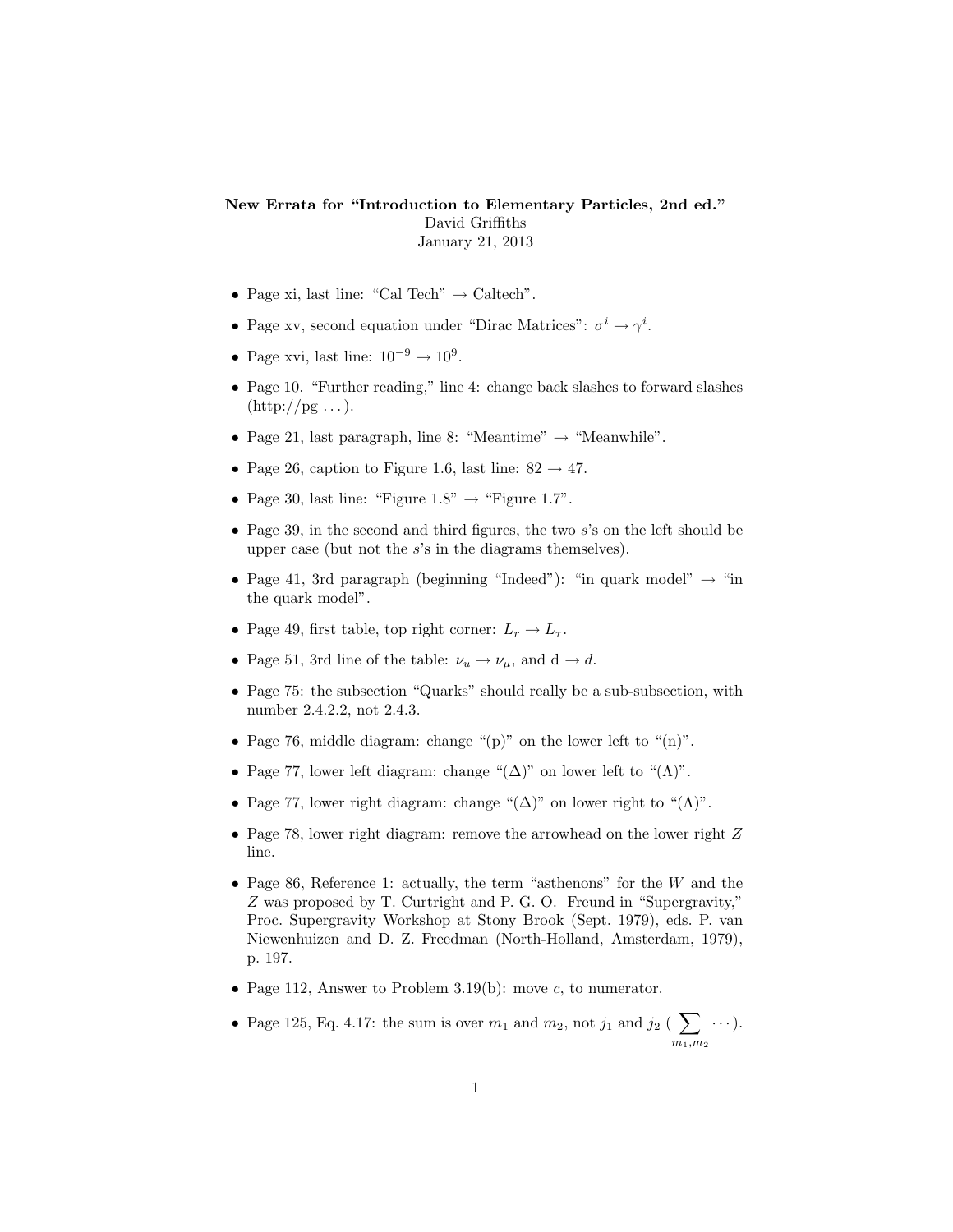- Page 134, penultimate line: "Figure  $1.13" \rightarrow$  "Figure  $1.12"$ .
- Page 150, line after Eq. 4.76: This is not entirely correct. Direct observation of T violation was claimed by A. Angelopoulos, et al., Physics Lett. B 444, 43 (1998), but that implication has been challenged. See Physics Today, November 2012, page 16. At any rate,  $T$  violation has now been seen unambiguously: J. P. Lees, et al., *Phys. Rev. Lett.* **109**, 211801 (2012).
- Page 152, Reference 18: remove ", (or Problem 5.3 below)".
- Page 179: line 2,  $\pi^0 \rightarrow \eta$ ; second column of footnote, 5.79  $\rightarrow$  5.37.
- Page 191, line after Equation 5.69:  $5.46 \rightarrow 5.48$ .
- Page 195, Problem 5.16, line 1:  $5.60 \rightarrow 5.62$ .
- Page 206, Eq. 6.23: remove the x after  $d^3\mathbf{p}_2$ .
- Page 222: Reference 5, penultimate line, "Chapter  $11" \rightarrow$  "Chapter  $10"$ ; Reference 7, last line, " $Physical" \rightarrow "Physics".$
- Page 227, last equation of text: lower the index  $\lambda$  on the final p.
- Page 228, line after Eq. 7.15:  $3.13 \rightarrow 3.14$ .
- Page 236, Eq. 7.58: remove space after each minus sign.
- Page 249: line 4, "Figure  $7.5" \rightarrow$  "Figure 7.6".
- Page 259, line above Eq. 7.159: "footnote to Equation 7.94"  $\rightarrow$  "footnote after Equation 7.93".
- Page 285, last line of first footnote:  $8.10 \rightarrow 8.11$ .
- Page 296, second line after Eq. 8.77:  $7.146 \rightarrow 7.149$ .
- Page 306, Problem 8.24:  $8.86 \rightarrow 8.92$ ; Problem  $8.25: 9.69 \rightarrow 8.93$  (twice); Problem 8.26:  $9.71 \rightarrow 8.95$ .
- Page 310, second line after Eq. 9.10:  $4.6 \rightarrow 4.4$ .
- Page 317, Equation 9.52, second term of numerator: insert c after  $m_n$ .
- Page 323: line before Equation 9.74,  $9.35 \rightarrow 6.35$ ; line after Equation 9.74,  $9.34 \rightarrow 6.34$ .
- Page 330, second equation in footnote: the second plus sign should be minus.
- Page 332, figure: change " $\mu$ " to "e" below the upper right line.
- Page 333, line before Eq. 9.99:  $9.47 \rightarrow 6.47$ .